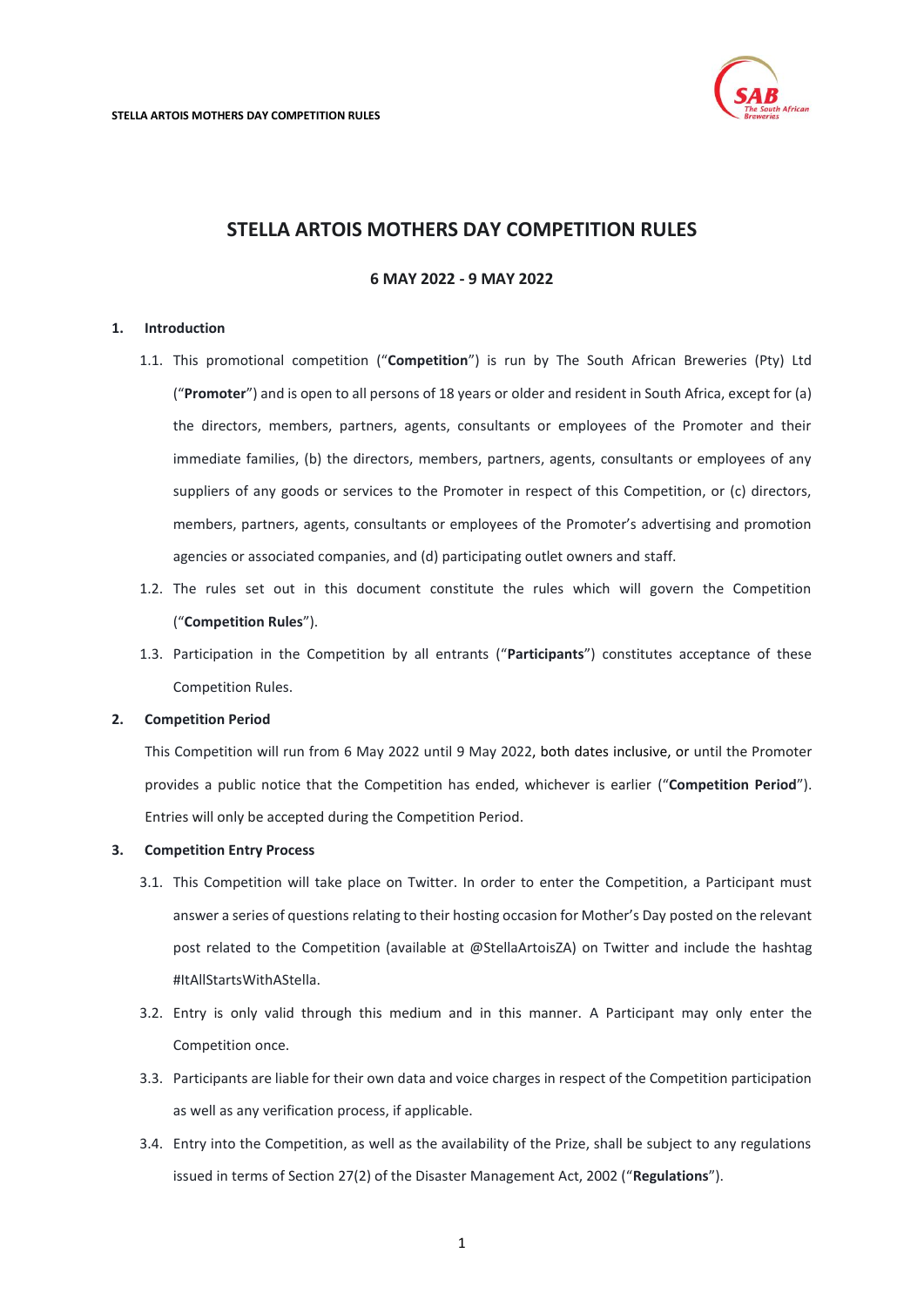

#### **4. Description of Prize**

- 4.1. The prize for this Competition is a Stella Artois "hosting kit" consisting of an apron, chopping board, a bottle of vinegar, a bottle of olive oil, and 2 x Stella Artois 330ml non-returnable bottles (the "**Prize**").
- 4.2. There is one Prize available to be won during Competition Period and the Prize has a value of approximately R1,000.00.
- 4.3. No person may win more than one Prize in this Competition.
- 4.4. The winner may not transfer the Prize, in whole or in part, to any other person or exchange the Prize for an alternate prize or for its cash value. A winner may not substitute him/herself with any other person.
- 4.5. The Prize will be delivered by the Promoter or its nominated agent to the winner's address within the Republic of South Africa. The Promoter will contact the winner to arrange delivery.

#### **5. Winner Selection and Notification**

- 5.1. The winner will be selected by a random draw process. The draw will take place on or before 9 May 2022 and will consist of all valid entries received during the Competition Period.
- 5.2. The winner will be notified by the Promoter via direct message on Twitter on or before 9 May 2022. If the Promoter is unable to contact the winner, he/she will be disqualified and a substitute winner may at the discretion of the Promoter be selected, using the same winner selection process.

### **6. Winner Verification**

- 6.1. The winner must be over the age of 18 (eighteen) years old and must comply with the Participant eligibility criteria set out in Competition Rule [1.1](#page-0-0) and the requirements in these Competition Rules, which may be verified by or on behalf of the Promoter. The winner may be asked to provide a copy of his/her identity document/passport/driver's license/proof of residential address in order to receive the Prize. The Promoter reserves the right to conduct the validation and verification process via automated means and/or any other means that the Promoter may deem necessary, and by participating in the Competition, all Participants consent to the appropriate validation and verification measures that the Promoter may implement from time to time.
- 6.2. The Prize will only be awarded after successful verification of the winner. Failing successful verification of the winner, a substitute winner may be selected at the discretion of the Promoter.
- 6.3. The Promoter reserves the right to carry out audits in respect of the winner to verify his/her eligibility and/or the validity of the winner's entry. The Promoter may disqualify the winner if any fraud or cheating or related activity is suspected, including without limitation, through the manipulation of an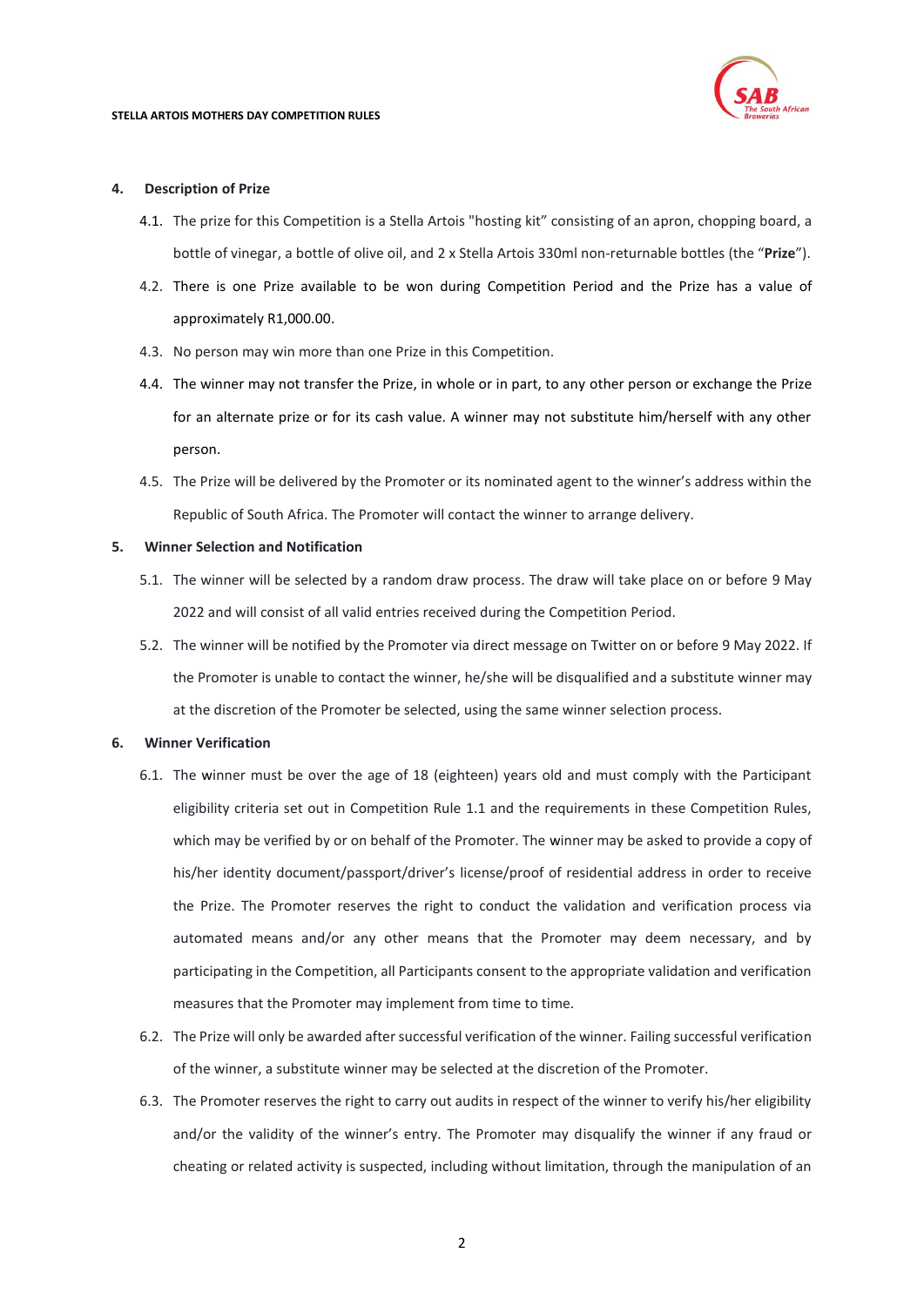

entry or otherwise falsifying data. Should the Promoter or its agent determine that an entry or Participant is invalid or ineligible, the relevant Participant shall not be entitled to receive the Prize and will not be compensated in any way.

#### **7. Prize Forfeiture**

- 7.1. The winner must communicate his/her full details to the Promoter or its agent as requested by the Promoter or its agent. Failure to do so may result in forfeiture of the Prize.
- 7.2. If the winner is unable to attend, receive or utilise (as applicable) the Prize then the entire Prize shall be forfeited. There will be no compensation, in any form, including, but not limited to monetary compensation and/or rescheduling, to any party, irrespective of the reason/s for the inability of that winner to attend, receive or utilise (as applicable) the Prize.
- 7.3. Time permitting and subject to the Promoter's approval, where the Prize is forfeited a substitute winner may be chosen in the same manner as the original winner was chosen.

#### **8. General**

- 8.1. All Participants must comply with the Regulations at all times, and any non-compliance with the Regulations will result in automatic disqualification. It shall be the sole responsibility of the Participants to observe and comply with any and all restrictions imposed by the Regulations from time to time. Each Participant indemnifies and hold harmless the Promoter, its associated companies, and the directors, officers, employees and agents of the Promoter and its associated companies, against any losses or damages arising from a breach of the provisions of the Regulations by such Participant, and the Promoter shall not in any manner whatsoever be liable for any transgressions by any Participant in this regard.
- 8.2. Should the process for entry into the Competition or the Prize/s involve any alcoholic beverage, Participants shall ensure that it is enjoyed responsibly.
- 8.3. To the extent that any intellectual property right/s arise as a result of or through the creation and/or submission by a Participant of content, including without limitation any pictures, videos, drawings or other creative works, to enter this Competition, such intellectual property right/s will vest in the Promoter and the Participant hereby waives any associated right/s. To the extent such rights have vested in a Participant, the Participant hereby cedes, assigns and transfers (by way of present and future cession, assignment and transfer) to Promoter such rights and undertakes to do such things, takes such steps and sign such documents as are necessary to give effect to such cession, assignment and transfer. Each Participant indemnifies and holds harmless the Promoter from and against any and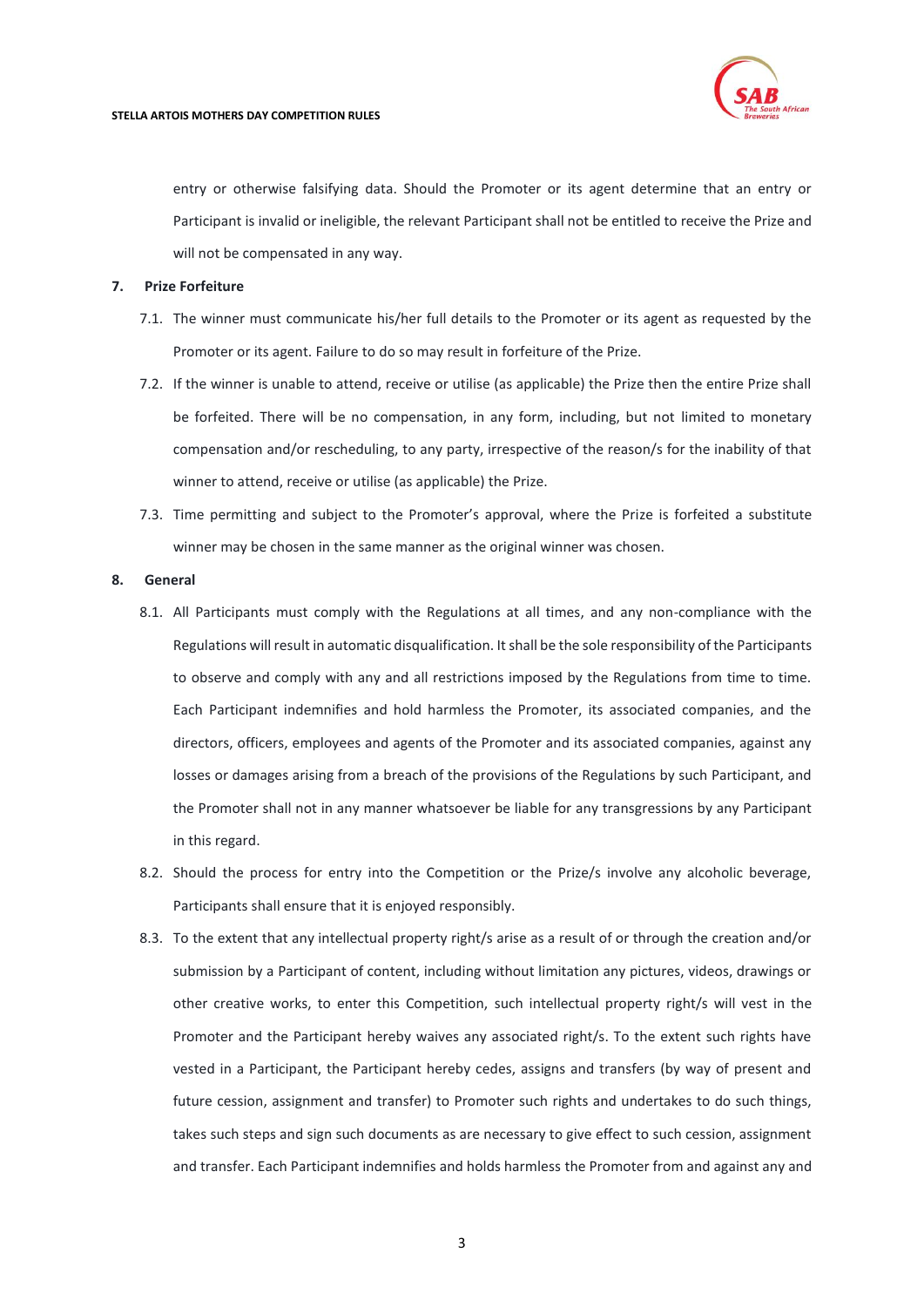

all claims, actions, legal proceedings, losses, damages and expenses (including attorney's fees and expenses) arising as a result of or in connection with any actual or alleged infringement of any intellectual property rights of a third party arising from entry in the Competition and/or the Promoter's use of any content, including without limitation any pictures, videos, drawings or other creative works, created pursuant to the Participant's entry in the Competition.

- 8.4. In the event of a dispute, the Promoter's decision is final and binding and no correspondence will be entered into.
- 8.5. The timelines stated by the Promoter or its agent must be adhered to. Failing adherence to any timeline, at any stage, may result in disqualification and forfeiture of the Prize in its entirety with no compensation to any party by the Promoter.
- <span id="page-3-0"></span>8.6. Each Participant, by participating in the Competition, acknowledges, agrees and expressly consents to:
	- 8.6.1. the Promoter processing the Participant's personal information, including in the form of names, telephone numbers, identity numbers and/or email addresses, during and after the course and scope of the Competition; and
	- 8.6.2. the Promoter transferring the winning Participant's personal information, including names, telephone numbers, identity numbers and/or email addresses, to the relevant third parties in order to make any required travel, delivery or other arrangements, as may be applicable, during the course and scope of the Competition for utilisation of the Prize,

which processing and transfer shall take place in accordance with the provisions of the Protection of Personal Information Act 14 of 2013 ("**POPIA**") and any other applicable law, and for the purpose of giving effect to the Competition.

- 8.7. With the exception of Competition Rule [8.6](#page-3-0) above, the Promoter will not share any personal information with any third party except where such disclosure is necessary to enable the Promoter to provide, deliver or in any other way give effect to these Competition Rules and/or the Prize, where such disclosure is permitted by law and/or where consent to sharing personal information is obtained from the relevant Participant by the Promoter. The Promoter will comply with the relevant data protection legislation, including POPIA.
- 8.8. A Participant may submit a request at<https://www.sab.co.za/content/data-subject-request-0> for the Promoter to: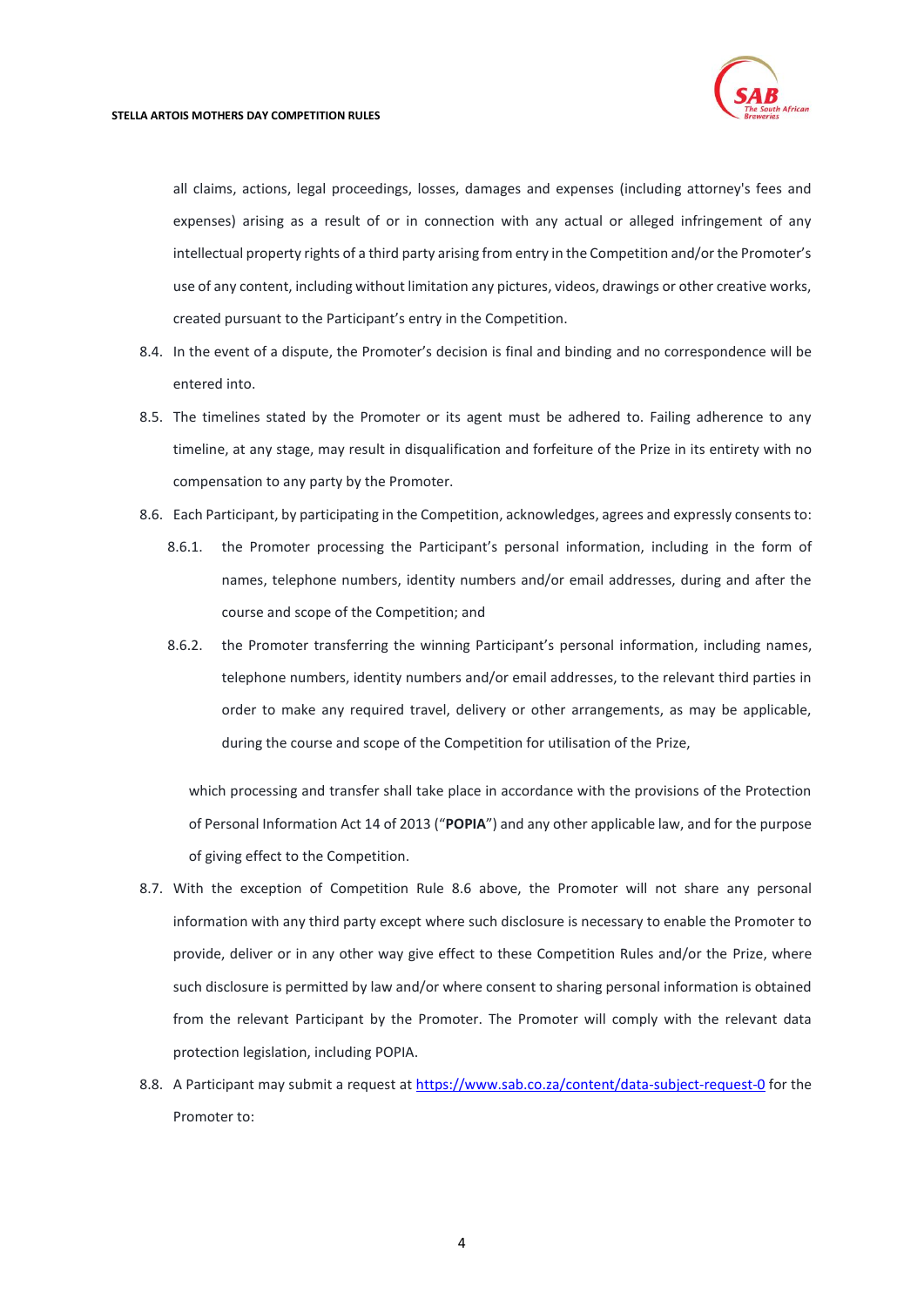

- 8.8.1. correct or delete personal information about the Participant in the Promoter's possession or under its control that is inaccurate, irrelevant, excessive, out of date, incomplete, misleading or obtained unlawfully; or
- 8.8.2. destroy or delete a record of personal information about the Participant that the Promoter is no longer authorised to retain.
- 8.9. The Promoter may make media announcements containing, or otherwise publish, the names and/or photographs of the winner without remuneration being payable to the winner, provided that the Promoter will not do so if the winner communicates in writing to the Promoter that he/she does not want his or her names or photographs to be contained in media announcements or otherwise published.
- 8.10. Should the Prize not be available despite the Promoter's reasonable endeavours to procure the Prize, the Promoter reserves the right to substitute the Prize with another of equal value as determined in the Promoter's sole discretion and subject to availability. No person will entitled to be compensated in any way in this instance by the Promoter.
- 8.11. The Promoter will not be responsible for any costs, expenses or other liabilities incurred by the winner which are not expressly contemplated as part of the Prize.
- 8.12. These Competition Rules may be amended by the Promoter on public notice at any time during the Competition Period or thereafter. These Competition Rules will be interpreted by the Promoter only.
- 8.13. The Promoter reserves the right to alter, amend or cancel this Competition in whole or in part. Any alterations, amendments or cancelations will be interpreted by the Promoter only. In the event of an alteration, amendment and/or cancellation, the Promoter will not compensate any individual for any reason whatsoever.
- 8.14. **Each Participant indemnifies and holds harmless the Promoter, its associated companies, and the directors, officers, employees and agents of the Promoter and its associated companies, against any and all claims for any loss or damages, whether direct, indirect, consequential or otherwise, arising from any cause whatsoever connected to or arising out of his/her participation in any way in this Competition or his/her receipt, participation, ownership and/or use of the Prize. This indemnity is not intended to exclude any liability for any person which cannot be excluded under the Consumer Protection Act 68 of 2008.**
- 8.15. The Promoter shall not be responsible for any lost, damaged, corrupted, delayed, incorrect or incomplete entries for any reason whatsoever. Proof of sending an entry will not be accepted as proof